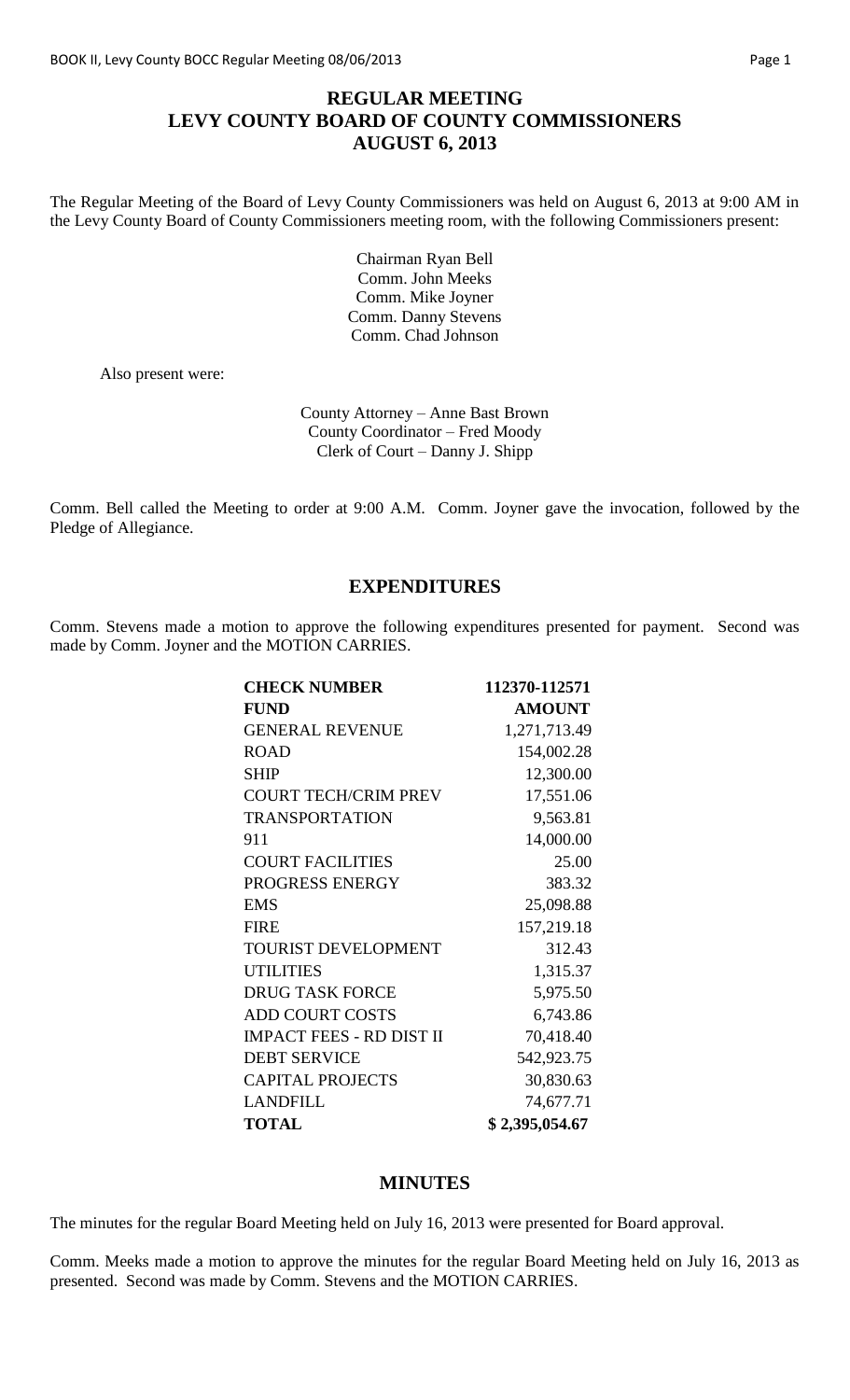# **INGLIS RECREATION COMMITTEE**

Ruth A. Ruppert

Request traffic assistance for upcoming parades.

Ruth Ruppert spoke to the Board requesting assistance in regard to road closures for the Trail of Trunk Treats in October and the Annual Christmas Parade on December 21<sup>st</sup> in Inglis.

Comm. Bell advised Ms. Ruppert to contact the Sheriff's Department for the Trail of Trunk Treats in October, however, action by the Board is required for assistance with the Christmas Parade in December.

Comm. Joyner made a motion to permit the closure of a portion of SR 40 and North Inglis Avenue for the Christmas Parade as requested. Second was made by Comm. Meeks and the MOTION CARRIES.

# **DEPARTMENT REPORTS**

# **COUNTY COORDINATOR**

Fred Moody

A. Request approval of the Agreement with the University of Florida and Medical Examiner.

Mr. Moody requested Board approval of the Agreement with the University of Florida and Medical Examiner. The compensation amount for the District Medical Examiner's services and University's Faculty Physician support services, non-physician support personnel services and for facility usage is \$53,009.04 annually.

Comm. Johnson made a motion to approve the Agreement with the University of Florida and Medical Examiner as requested. Second was made by Comm. Joyner and the MOTION CARRIES.

B. Request approval for the proposed Impact Fee Study Agreement by James Duncan and Associates.

Mr. Moody requested Board approval for the proposed Impact Fee Study Agreement by James Duncan and Associates, Inc. in the amount of \$39,500. The purpose of this is to update the current Impact Fee Program for transportation and roads. The Impact Fee Program will now include fire and transportation facilities.

Comm. Meeks made a motion to approve the Impact Fee Study Agreement by James Duncan and Associates, Inc. in the amount of \$39,500 as requested. Second was made by Comm. Johnson and the MOTION CARRIES.

C. Discussion and direction of the Interlocal Agreement between Levy County, Florida and the City of Cedar Key.

Mr. Moody requested Board discussion and direction regarding the Interlocal Agreement between Levy County, Florida and the City of Cedar Key adopted in 2007.

After discussion, the Board agreed by consensus for the Board Office to prepare and send a letter to the City of Cedar Key outlining questions and concerns by the Board regarding the Interlocal Agreement.

D. Discussion and direction regarding the County's Utility Rates.

Mr. Moody requested Board discussion and direction regarding the County's Utility Rates. The current utility rates are \$8.88 for University Oaks and \$1.99 per 1,000 gallons used. The rate for Manatee is \$25.00 which includes 8,000 gallons. At these current rates, the water systems do not pay for themselves.

After discussion, the Board agreed by consensus for the Board office to compile water rate information to bring back to the Board.

E. Request approval of USDA Lease Extension from July 1, 2013 to August 31, 2014.

Mr. Moody requested Board approval of the USDA Lease Extension in Bronson from July 1, 2013 to August 31, 2014. The office has downsized by the relocation of the Farm Service office to Gilchrist County resulting in a reduction in rent. The annual rent will now be \$16,458.16 at the rate of \$1,371.51 per month.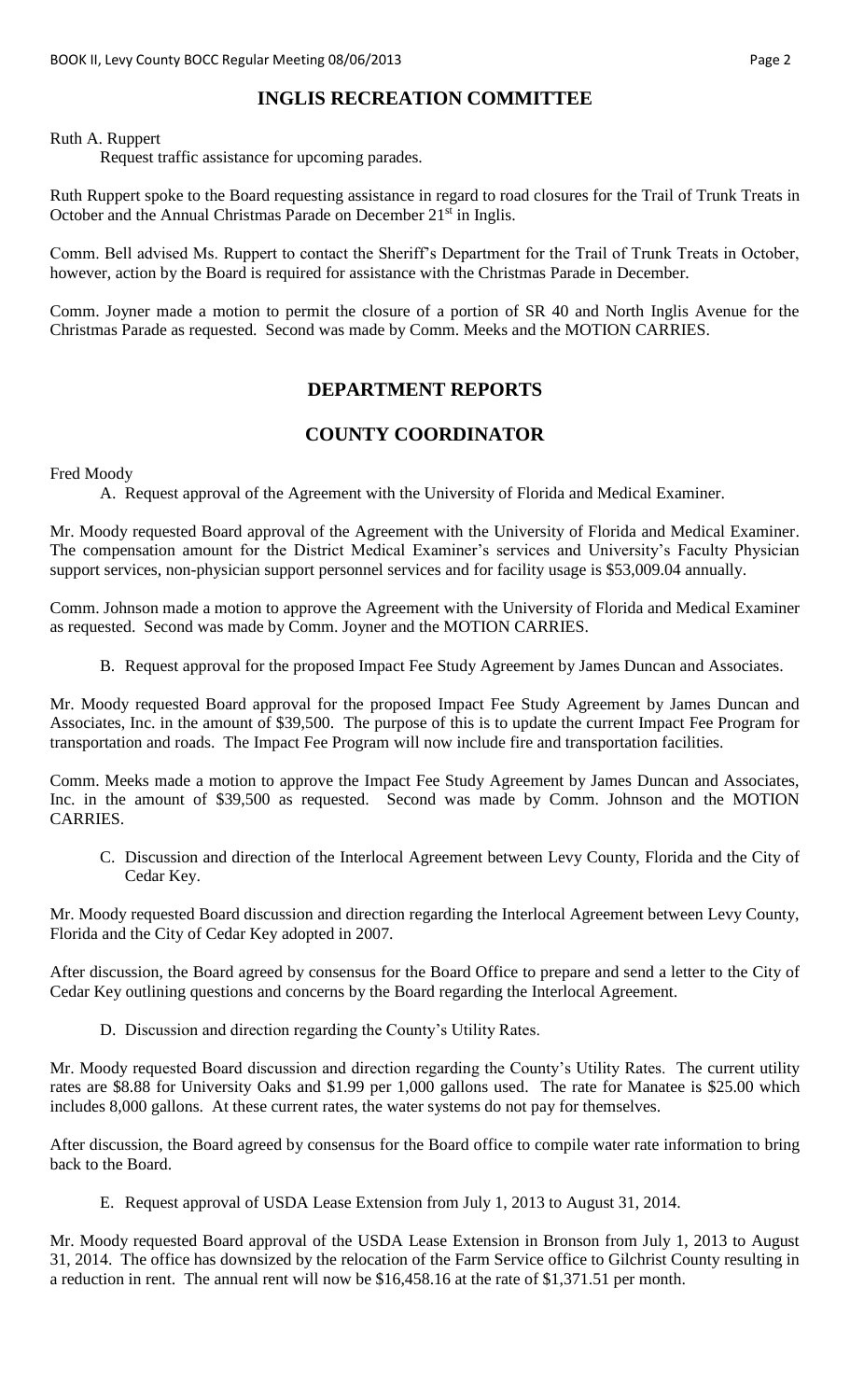Comm. Meeks made a motion to approve the USDA Lease Extension as requested. Second was made by Comm. Joyner and the MOTION CARRIES.

### **CORRESPONDENCE**

Satori Days

Request approval for 2014 County Holidays.

Ms. Days requested Board approval of the proposed 2014 County Holidays as listed below:

| New Years Day          | Wednesday, January 1, 2014                  |
|------------------------|---------------------------------------------|
| Martin Luther King Day | Monday, January 20, 2014                    |
| Good Friday            | Friday, April 18, 2014                      |
| <b>Memorial Day</b>    | Monday, May 26, 2014                        |
| Independence Day       | Friday, July 4, 2014                        |
| Labor Day              | Monday, September 1, 2014                   |
| <b>Veterans Day</b>    | Tuesday, November 11, 2014                  |
| Thanksgiving           | Thursday and Friday, November 27 & 28, 2014 |
| Christmas              | Thursday and Friday, December 25 & 26, 2014 |

Comm. Stevens made a motion to approve the 2014 County Holidays as requested. Second was made by Comm. Johnson and the MOTION CARRIES.

# **LEVY COUNTY TRANSIT**

James Shield, Office Manager

Request approval of Service Agreement with Creekside Christian School Transportation for upcoming school year August 21, 2013 – May 30, 2014.

Mr. Shield requested Board approval of the Service Agreement with Creekside Christian School and Levy County Transit for the upcoming school year, August 21, 2013 – May 30, 2014.

Comm. Stevens made a motion to approve the Service Agreement with Creekside Christian School as requested. Second was made by Comm. Joyner and the MOTION CARRIES.

# **LIBRARY**

Lisa Brasher, Director

- A. Request approval of Annual Plan of Service for Fiscal Year 2013-2014.
- B. Request approval of Five Year Plan for Fiscal Years 2014-2018.

Ms. Brasher requested Board approval of the Annual Plan of Service for Fiscal Year 2013-2014 and the Five Year Plan for Fiscal Years 2014-2018 as required for State Aid.

Comm. Johnson made a motion to approve the Annual Plan of Service and the Five Year Plan as requested. Second was made by Comm. Meeks and the MOTION CARRIES.

Ms. Brasher reported to the Board the Library had not yet received the donation of computers from the College of Central Florida as she had reported previously.

#### **PLANNING**

Shenley Neely, Planning Director

Request approval of submitted revised Deferred Payment Loan Agreement ratifying signature by Levy County Board of County Commissioner's Chair.

Ms. Neely requested Board approval of the revised Deferred Payment Loan Agreement ratifying signature of the Board Chairman.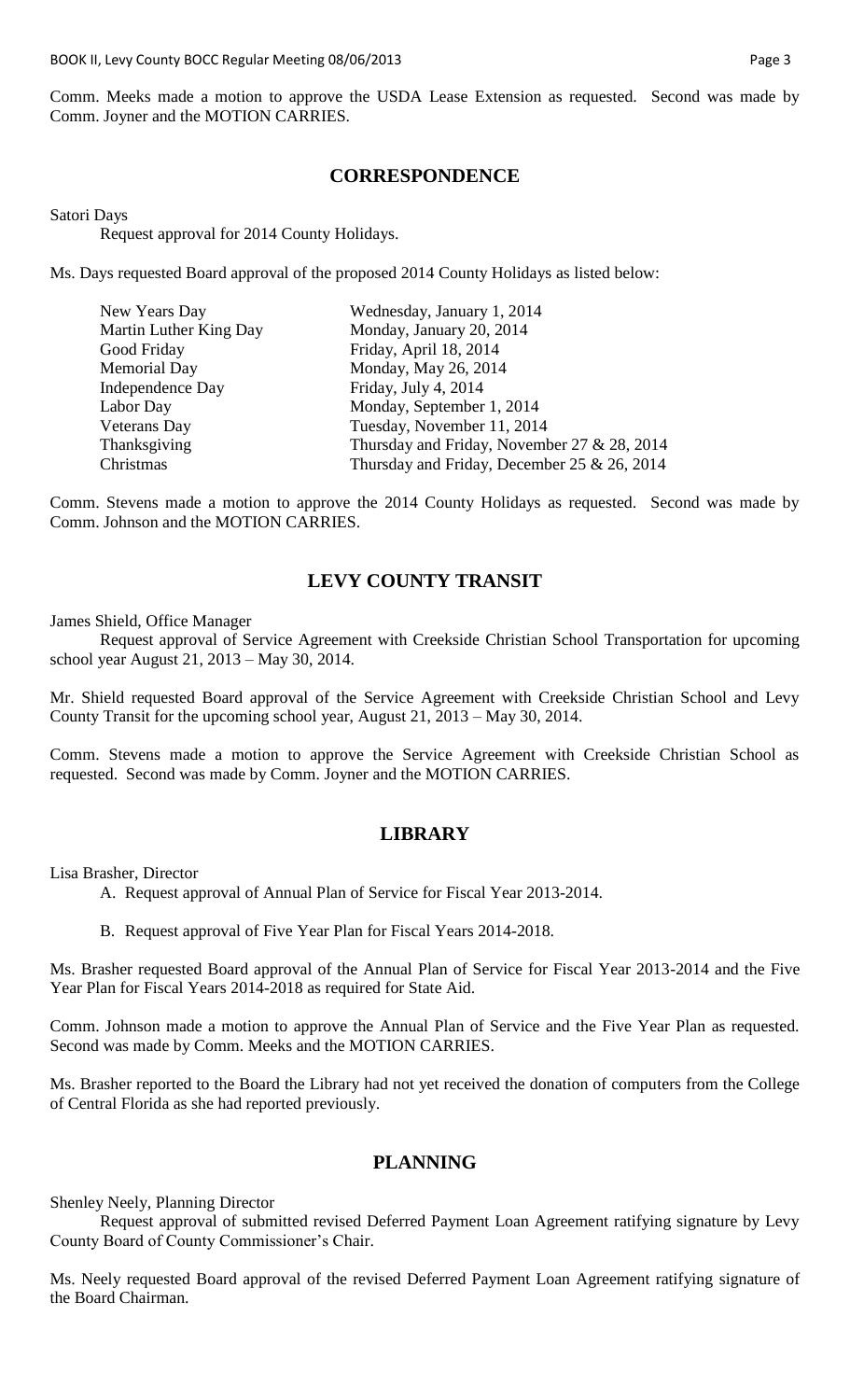Comm. Stevens made a motion to approve the revised Deferred Payment Loan Agreement ratifying the signature of the Board Chairman as requested. Second was made by Comm. Meeks and the MOTION CARRIES.

#### **ROAD DEPARTMENT**

Bruce Greenlee, Administrative Road Superintendent

A. Request approval of Resolution 2013-35 authorizing the execution of a Small County Outreach program Agreement with the Florida Department of Transportation for the widening and resurfacing of C326 also known as 78<sup>th</sup> Place (Shellmound Road) in Levy County, Florida.

Mr. Greenlee requested Board approval of Resolution 2013-35 authorizing the execution of a Small County Outreach Program Agreement with the Florida Department of Transportation for the Widening and resurfacing of C326, Shellmound Road.

Comm. Stevens made a motion to approve Resolution 2013-35 as requested. Second was made by Comm. Meeks and the MOTION CARRIES.

B. Request approval of Consulting Engineering Contract between the Board of County Commissioners of Levy County, Florida and Mills Engineering Company for the years 2013-2014.

Mr. Greenlee requested Board approval of the Consulting Engineering Contract between the Board of County Commissioners and Mills Engineering for the fiscal year 2013-2014. The compensation for Consultant is on an hourly basis at the rate of \$95 for Principal Engineer and other services are at the rate of salary times 3.0.

Comm. Stevens made a motion to approve the Consulting Engineering Contract between the Board of County Commissioners and Mills Engineering as requested. Second was made by Comm. Joyner and the MOTION CARRIES.

C. Request approval of Second Addendum to the Consulting Engineer Contract.

Mr. Greenlee requested Board approval of the Second Addendum to the Consulting Engineer Contract. The Addendum is for the widening and resurfacing of C326 from the end of pavement to LCR 347.

Comm. Stevens made a motion to approve the Second Addendum to the Consulting Engineer Contract as requested. Second was made by Comm. Joyner and the MOTION CARRIES.

Mr. Greenlee also reported to the Board he had been contacted by Debbie Dalberg with the State Bridge Inspection Team and was informed in 2016-2017 the three (3) bridges in Cedar Key will be in the program for replacement.

# **COUNTY ATTORNEY**

#### Anne Bast Brown

Request approval to increase not-to-exceed amount of fees for Nabors, Giblin, and Nickerson, P.A. for legal services for completion of licensing ordinance, flow control regulations, and notice procedure for privatization of solid waste collections and disposal, form \$6,750 plus costs to \$13,250 plus costs, and authorize County Attorney to sign an amendment letter to NGN approving increase.

Atty. Brown requested Board approval to increase the not-to-exceed amount of fees for Nabors, Giblin and Nickerson, P.A. and authorization for Atty. Brown to sign a letter amending the prior proposal agreement. The requested increase amount is \$6,500 bringing the total fee costs to \$13,250.

Comm. Stevens made a motion to approve the increase of \$6,500 in the not-to-exceed fees for Nabors, Giblin and Nickerson, P.A. and authorization for Atty. Brown to sign the letter amending the prior proposal agreement as requested. Second was made by Comm. Meeks and the MOTION CARRIES.